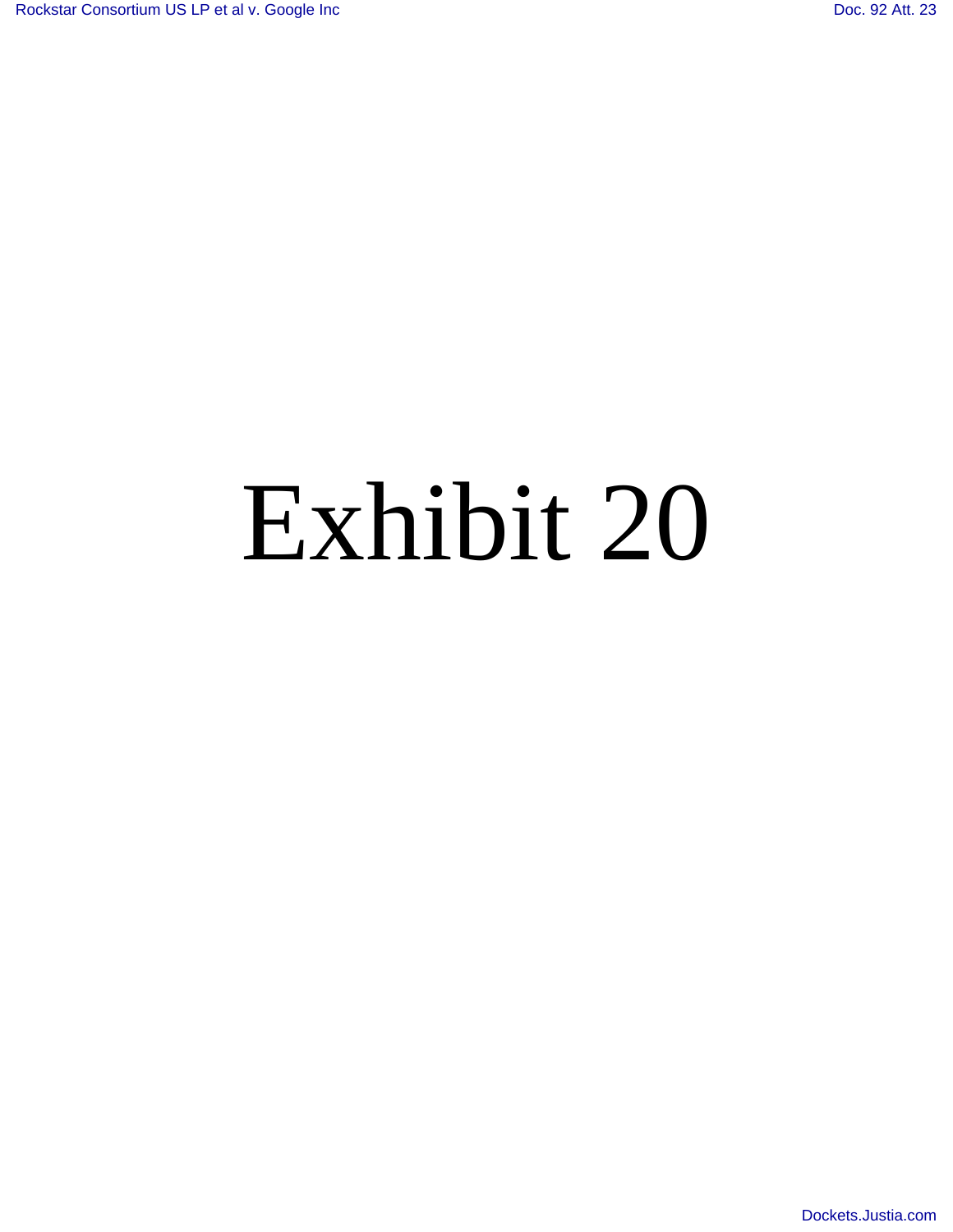**This site uses cookies. By continuing to browse the site you are agreeing to our use of cookies. Find out more here**

## theguardian

**Search**

## Autonomy made 80% less UK profit than stated, Hewlett-Packard finds

American firm investigated irregularities in accounting at British software company it bought for more than \$10bn

**Juliette Garside**, telecoms correspondent The Guardian, Monday 3 February 2014 14.45 EST



Cambridge-based software company Autonomy Corporation was bought for more than £10bn by Hewlett-Packard. Photograph: Tim Ireland/PA

Hewlett-Packard's long-running investigation into claims of accounting irregularities by the former management team of Autonomy, the British software company it bought for more than £7.1bn, has concluded that the firm's main UK trading company made 80% less profits and 54% less revenues than originally stated.

Accounts to be published this week at Companies House will show HP has drastically revised the 2010 performance of Autonomy Systems Ltd (ASL), and its holding company Autonomy Corporation Ltd (ACL). HP has been combing through Autonomy's books since May 2012, when it says a whistleblower claimed that false accounting was used to flatter its performance during its period as one of the largest technology companies on the London Stock Exchange.

After buying Autonomy in 2011, HP wrote down the value of the company by  $£5.5$ bn in November 2012. The writedown drove the US firm to a \$6.9bn quarterly loss at the time, and led to furious accusations from the British company's founder Mike Lynch that he and his management team were being made "scapegoats for HP's own failings".

"These restatements, and the reasons for them, are consistent with HP's previous disclosures regarding accounting improprieties in Autonomy's pre-acquisition financials," HP said in a statement released on Monday. "The substantial work necessary to prepare these accounts has revealed extensive accounting errors and misrepresentations in the previously issued 2010 audited financial statements, including the exact problems previously identified by HP."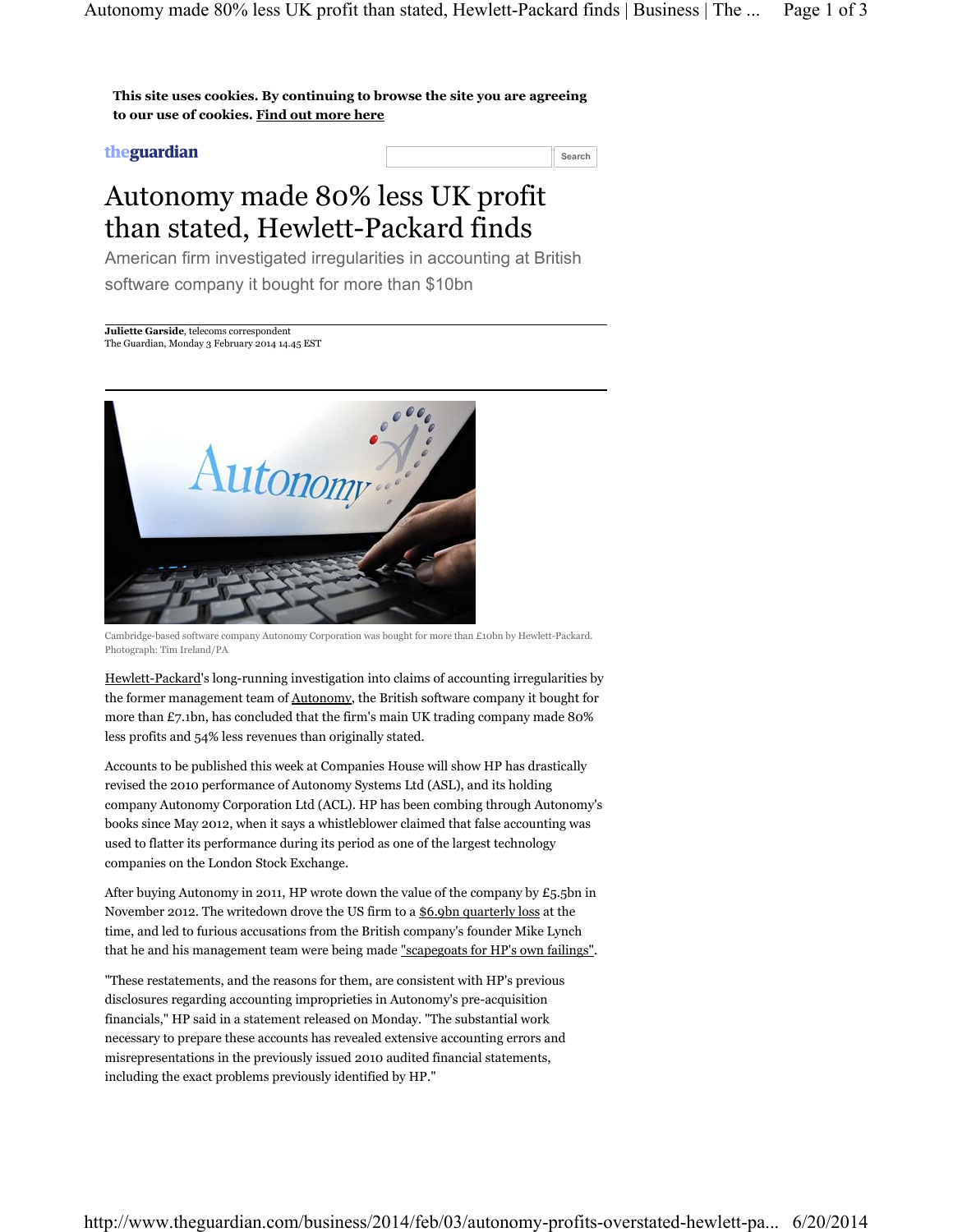The findings in the UK will have a substantial impact on Autonomy's overall performance for the year before it was sold, because ASL accounted for roughly one third of the company's stated  $$870m (£565m)$  revenues in 2010.

According to the accounts, many of the issues related "to the overstatement of revenues in Autonomy's US operations".

Profit at ASL has been revised down from £106m to £20m. Its revenue number was originally stated as £176m, but is now reported as £81m. The 2010 loss at ACL, the holding company, has been restated from the original £12m to £22m.

A spokesman for Lynch and his former management team said Ernst & Young, the auditor hired by HP, had not signed off Autonomy's restated accounts. In the Companies House filing for ASL, Ernst & Young states: "We have not been able to obtain sufficient appropriate audit evidence to provide a basis for an audit opinion."

The former Autonomy management team released a statement saying: "We continue to reject these allegations by HP. Given the size of HP's writedown, we are very surprised by the small size of the adjustments in ASL that are attributed to the ongoing accounting dispute, which represent a few per cent of group revenue. We know even these include revenue that will be recognised at a later time, under HP's new approach."

HP chief executive, Meg Whitman, has vowed to recover the money lost on Autonomy for her shareholders, although doing so could take years. In the meantime, HP and its directors are being sued by shareholders, who claimed they ignored red flags from analysts and industry experts questioning Autonomy's accounts. An update on the case is expected on 28 February.

HP's complaints about Autonomy's financial reporting are being investigated by the US justice department and the UK's Serious Fraud Office. Among the issues HP said it uncovered was: revenue being recognised for products where payments were unlikely to be made by the buyers; barter-type transactions where the value of the sale could not be properly assessed; and sales of hardware wrongly logged as software.

HP found the ownership of a 20% stake in Realise Ltd, an IT consultancy, was recorded as being held by ASL, when it should have been recorded as belonging to its holding company, ACL. HP also corrected sums relating to staff expenses.

A closer look at the debtors and creditors columns shows Autonomy's original accounts claimed the company was owed more by third parties and its own subsidiaries abroad than HP thought it should have been. The original accounts put the amount owed to ASL at £266m, when HP thinks the figure should have been £148m. Amounts owed by other group companies were originally recorded at £216m, but have been revised to £108m.

ASL owed money too. The original accounts put debts at  $E_3$ 6m, but HP believes £64m was outstanding in 2010.

Lynch has argued that much of the discrepancy between what Autonomy's annual results suggested the company was worth and what HP now believes it should be valued at stem from applying different accounting rules. HP uses the GAAP system, while Autonomy filed under IFRS, which is more common in the UK.

A spokesperson for Autonomy said many of the errors uncovered in the British subsidiaries would have been regarded as such under both IFRS and GAAP.

However, the accounts show that nearly £14m of the £86m profit reduction at ASL is due to a change of accounting policy. Research and development costs had been recognised across the lifetime of the product they related to under Autonomy's original